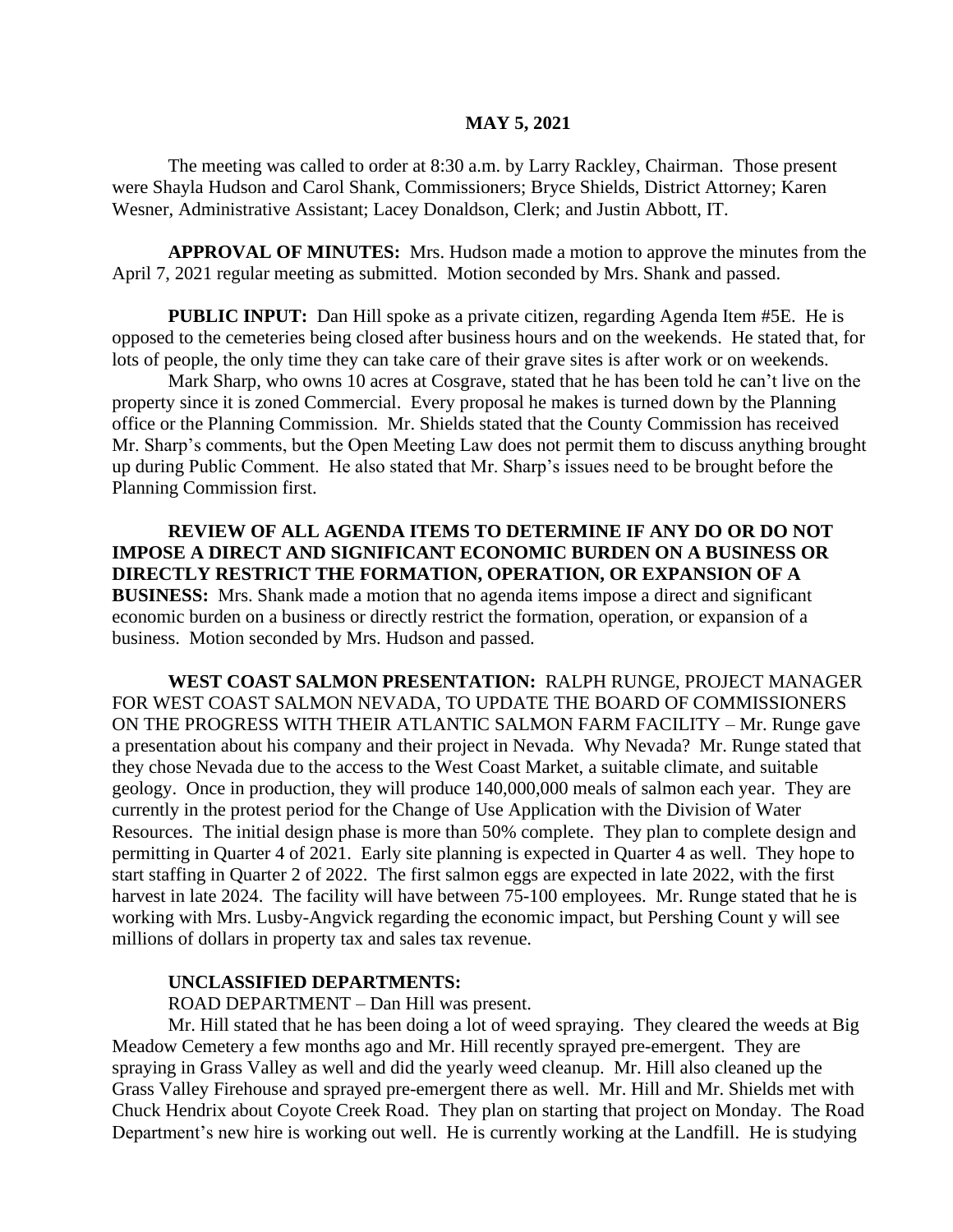and preparing to get his CDL (Commercial Driver's License) permit. Today he is mowing weeds on Coal Canyon today. Mr. Hill also reported that Gerry and Robert finished blading in Grass Valley and have moved to Callaghan and then to Kyle Hot Springs. They will be helping with the Coyote Creek project on Monday. Mr. Hill stated that the various burn pits have all been burned. Galen bladed to Limbo until he ran out of moisture and is now doing Ragged Top. Mr. Hill stated that they were unable to hit all the roads they normally do throughout the winter due to weather and being short-staffed, but they did the best they could.

LANDFILL – Dan Hill was present.

Mr. Hill reported that Mr. Nielsen is getting ready to burn their burn pit. He also found a section of fence that is down. Mr. Hill is getting a quote to repair the entire fence around the Landfill. The Road Department cleaned up both Imlay and Unionville and burned the burn piles.

SENIOR CENTER – Mr. Rackley reported that Ms. Dahilig is working in the kitchen today.

*Update on the number of congregate/homebound meals being served:* Mr. Rackley stated that they are serving about 30 congregate meals a day.

*Request to change budget sheets to reflect the change from one part-time bus driver position back to two paid volunteer positions:* Mrs. Childs stated that she spoke to Ms. Dahilig and she would like to go back to the way it was a couple years ago. Mrs. Childs stated that this would actually be a budget savings.

Mrs. Hudson made a motion to approve changing the budget sheets for the Senior Center to reflect the change from one part-time bus driver position back to two paid volunteer positions. Motion seconded by Mrs. Shank and passed.

Mr. Rackley also spoke about issues with the printer that he has had at the Center. He will look into purchasing a new one.

BUILDINGS AND GROUNDS – John Handka was present.

Mr. Handka reported that the crew replaced toilets at the Museum and poured the pad for the mine building. They have also been pulling weeds and trying to get the lawns back in shape. Mr. Handka met with Staci Bristow about the repairs needed at the Rye Patch Fire Department. They have also been spraying weeds at the cemeteries. They lost 3 trees at Lone Mountain Cemetery, so Mr. Handka suggested taking them all out. The drip systems at both cemeteries have leaks. Cameras are being installed at the ball fields. Regarding the Swimming Pool, Mr. Handka has not heard anything from Terafirma, so he's not sure where they are at with making the repairs. Mrs. Hudson stated that they have a Rec Board meeting tomorrow. She will follow-up with Mrs. Wilcox, the Rec Board secretary. Mr. Handka also spoke about the Mancebo memorial tree, stating that they will be putting it

somewhere near the rock plaque. Mr. Handka appreciates everyone's patience. He also thanked Mrs. Lusby-Angvick and Mrs. Hudson for their help with the Community Center.

SAFETY/ CHN/ CEMETERY – Cheryl Haas was present via Zoom.

*Establishing cemetery access from 8-5, Monday-Friday for all County cemeteries; installing "man" gates for access during off-hours and weekends; eliminating all future plot fencing; posting appropriate signage:* Ms. Haas stated that vandalism within Big Meadow and Lone Mountain Cemeteries continues. The Cemetery Board met and discussed possible solutions. Ms. Haas contacted some other cemeteries, and some have limited hours, restricted access, and security lights and cameras. The Board heard from Mr. Hill during public comment and agreed that restricted access is not feasible. Ms. Haas asked what we do about the vandalized plots, does the County fix them? Ms. Haas agreed that it should be opened 7 days a week, but not 24 hours a day. The Cemetery Board has discussed taking responsibility for opening and closing gates. Mrs. Hudson suggested closing at sunset. Carl Clinger suggested protecting the property with game cameras. The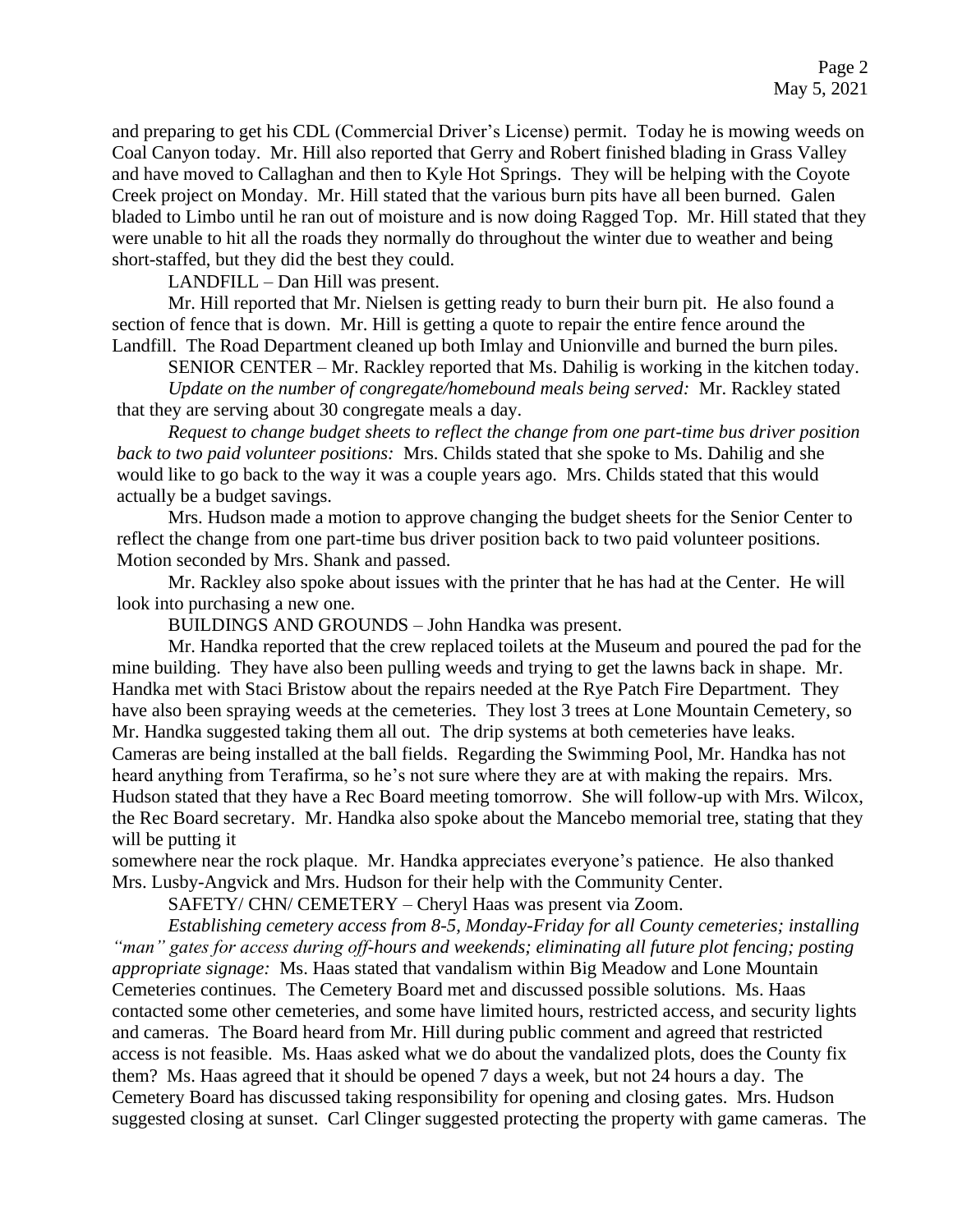Board discussed summer and winter hours. Mr. Rackley suggested "dusk till dawn". Mr. Shields suggested set hours, like 8-8 in the summer and 9-5 in the winter.

Mrs. Shank made a motion to set the hours at the cemeteries to 8:00 a.m. – 8:00 p.m. in the summer and 9:00 a.m. – 5:00 p.m. in the winter. Motion seconded by Mrs. Hudson and passed.

Ms. Haas spoke about the fencing around plots. There hasn't been much installed lately, but it is not addressed in the Policies and Procedures. It is also difficult for the grave digger to open and close plots when there is fencing. It was noted that it is up to the owners to take it down and put it back up if necessary.

Mrs. Shank made a motion to eliminate all future plot fencing at the cemeteries. Motion seconded by Mrs. Hudson. Mr. Rackley opposed. Motion carried.

FIRE DEPARTMENTS – Mr. Rackley stated that Chief's meeting on Friday in Winnemucca was very productive. Mrs. Childs also stated that Mr. Burke requested five years of revenue and expense data from the fire departments and ambulance service. Mr. Rackley has been looking into the billing issues.

COMMUNITY CENTER – Mrs. Hudson stated that she hasn't been able to access the Community Center's email yet, but Mrs. Lusby-Angvick does have access, so it is working out. They are holding it together. Mrs. Wesner has received one application and another call from someone interested. The Board agreed to set interviews for 1:00 p.m. on May 19<sup>th</sup>.

IT DEPARTMENT – Justin Abbott was present.

Mr. Abbott reported that he has been working on the upgrades to the network at the Library. Two public computers and the staff computers are now on fiber. John Josephs from J4 Systems has been here helping install wireless access points at the Library and Admin Building. Hardware is now in place. Later this month he will have FCC here finishing out the wiring in the Courthouse.

Mrs. Hudson stated that at the PCEDA meeting she learned that the City has hooked up to SkyFiber. Mr. Abbott stated that he does have a proposal from them, as well as two other providers, that he will be presenting to the Board. He would also like to have a department head meeting to discuss the phone system replacement.

PUBLIC DEFENDER – Mr. Cochran submitted a written update.

Mrs. Childs also stated that she received a call from the Indigent Defense Committee, and they want an annual report that will have to come from the Public Defender's office and  $11<sup>th</sup>$ Judicial. It was due May  $1<sup>st</sup>$ . Mrs. Shank will follow-up with Mr. Cochran.

## **ELECTED DEPARTMENTS:**

LACEY DONALDSON, CLERK-TREASURER – Mrs. Donaldson did not have an update. *Approval of corrections/changes to the Tax Roll:* Corrections were made to two mobile homes that should have been in exempt status.

Mrs. Shank made a motion to approve the Tax Roll corrections as presented. Motion seconded by Mrs. Hudson and passed.

RENE CHILDS, RECORDER-AUDITOR – Mrs. Childs gave the Board the month end reports.

*Set meeting date to approve the Resolution setting the Pershing County 2021-2022 Tax Rate and Budgetary Transfers for FY20-21:* Mrs. Childs explained that the Department of Taxation sets the Tax Rates on June 25th, so we need to hold our meeting after that date. The Board agreed on June 28<sup>th</sup> at 8:30 a.m.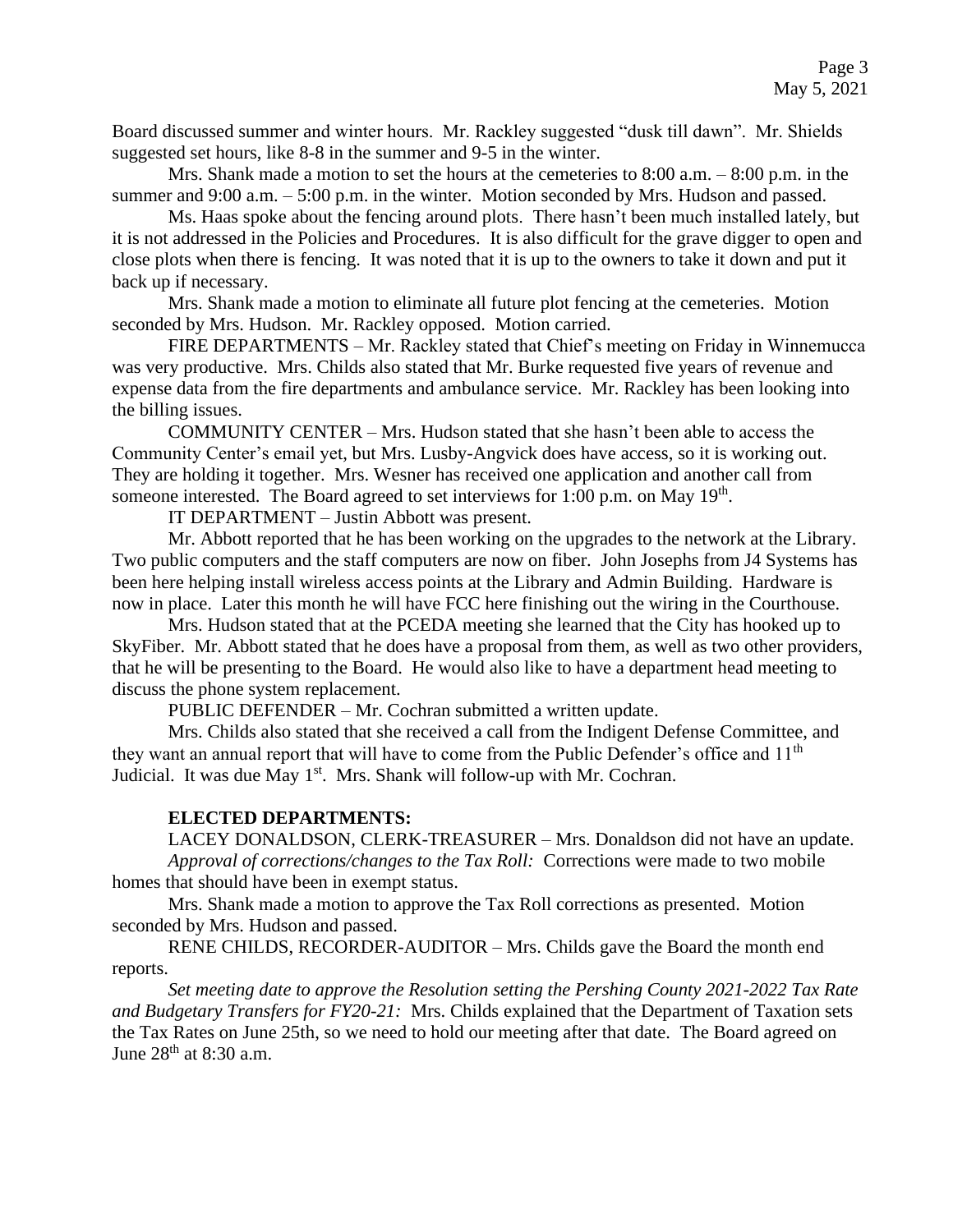BRYCE SHIELDS, DISTRICT ATTORNEY – Mr. Shields reported that his office will be participating in the Vocational Rehab program this summer. They will have a worker in the office who will be a Junior or Senior in High School and they will be doing administrative tasks, such as answering phones, scanning files, etc.

PLANNING AND BUILDING DEPARTMENT / IMLAY WATER: James Evans was present.

Mr. Evans gave the Board the end of month reports. There will be a Planning Commission meeting tonight to consider a parcel map.

STATUS OF THE MASTER PLAN/DEVELOPMENT CODE REVISIONS BEING PREPARED BY STANTEC ENGINEERING AND SETTING PUBLIC MEETING DATES – Mr. Evans stated that once the contract is signed, work should start around May 11<sup>th</sup>. Mr. Evans felt we needed to wait to see what the process will look like before setting future meeting dates. He also stated he would like these meetings held during the day.

**UPDATE ON PROGRESS OF SITE LOCATION, DESIGN, FUNDING, AMENITIES AND CONSTRUCTION OF FUTURE LAW ENFORCEMENT CENTER:** Mr. Rackley did not have anything to report. Mrs. Shank asked about the occupiers of the Windmill building. Mr. Shields stated that they are still there. He spoke with Ms. Turrillas on Monday evening and she is supposed to come by today. Ms. Turrillas was offended that they were being referred to as squatters in the newspaper. Mr. Adams, the potential buyer, is a landlord himself and has been in this position before. There is not a lot of available housing right now. Mr. Shields thanked the Board for their compassion, and he will continue to work with them and make sure no tax dollars are subsidizing their housing. Currently, Ms. Turrillas is taking care of the utilities. Mr. Shields will file the necessary paperwork with the court to make sure they are removed in a timely manner if they don't elect to voluntarily leave. Mrs. Shank stated that they were given until April  $15<sup>th</sup>$ , it is now May. Mr. Shields asked for clarification on the direction the Board would like him to take. Mrs. Shank and Mrs. Hudson would like to see them out. Mrs. Hudson stated they have been given long enough. If we don't give them a hard date, they will continue to take advantage. Mrs. Shank agrees.

**BOARD APPOINTMENTS/RESIGNATIONS:** MUSEUM BOARD RESIGNATION –

A letter of resignation was received from Jana Laird.

Mrs. Shank made a motion to accept the letter from Jana Laird resigning from the Museum Board. Motion seconded by Mrs. Hudson and passed.

**PROCLAMATIONS AND AWARDS:** YEARS OF SERVICE, SHEILA PEREZ – Ms. Perez was acknowledged for 10 years of service to the Pershing County Sheriff's Office.

**DERBY FIELD AIRPORT:** UPDATE; FAA GRANT STATUS REPORT – Mr. Rackley spoke about the revision to the grant, which did not change any of the funding amounts. Yesterday he met with the Aviation Division of NDOT for their annual inspection and will receive a copy of the report.

**FIRST READING OF AN ORDINANCE AMENDING CHAPTER 15.04 IN THE PERSHING COUNTY CODE AND ADOPTING THE 2018 INTERNATIONAL BUILDING CODE (IBC); 2018 INTERNATIONAL RESIDENTIAL CODE (IRC), TO INCLUDE THE 2018 UNIFORM PLUMBING CODE (UPC), UNIFORM MECHANICAL CODE (UMC),**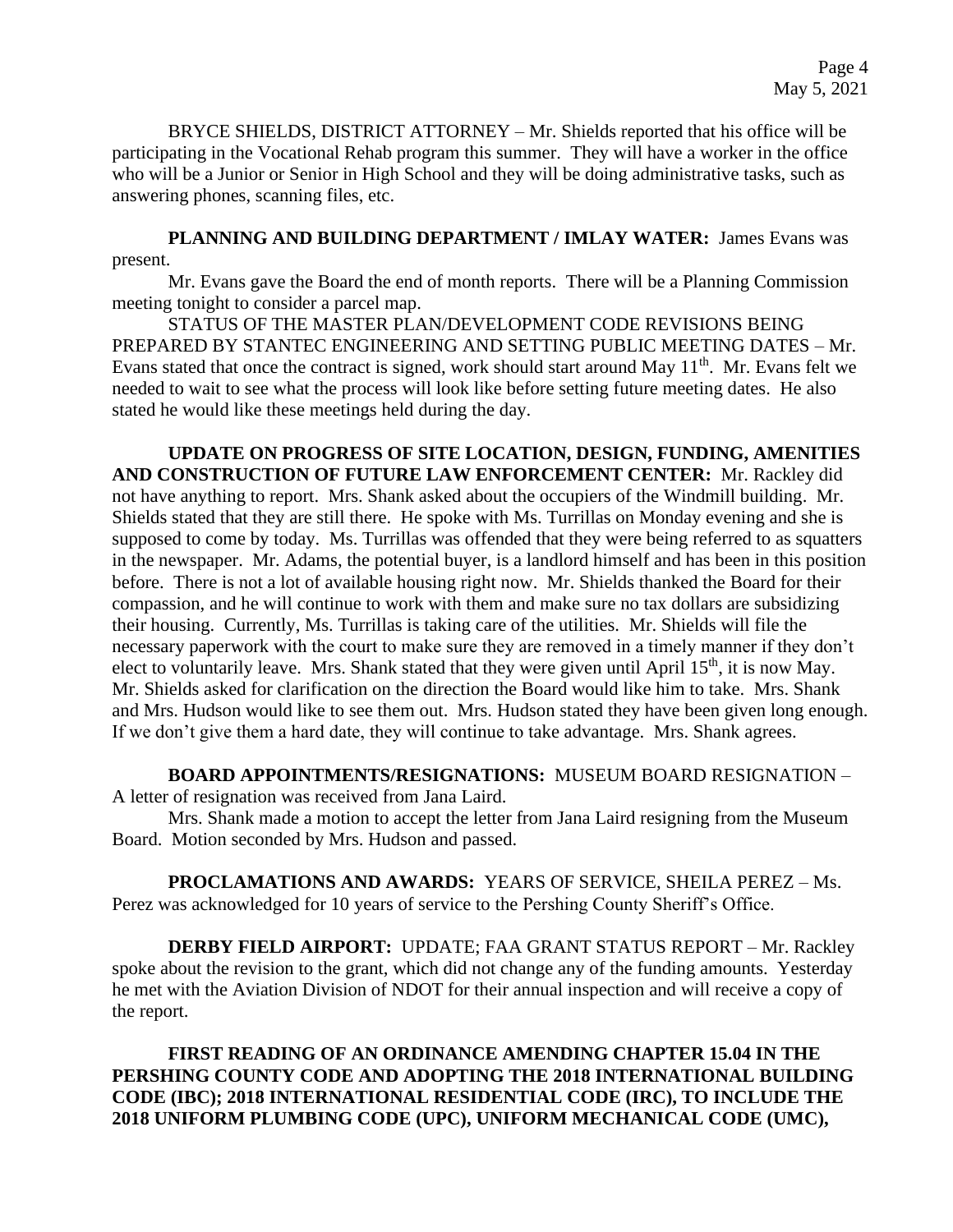**INTERNATIONAL ENERGY CONSERVATION CODE (ICC), 2017 NATIONAL ELECTRICAL CODE (NEC); FROST DEPTH WILL BE CALLED OUT IN THE 2018 NORTHERN NEVADA AMENDMENTS; THE 2018 IBC AND 2018 IRC INVOLVE MODIFYING THE FRSOT DEPTH TO 36" AT ELEVATIONS OF 5,000 FEET AND ABOVE AND 24" BELOW 5000 FEET WITH SOIL SURVEY:** Mr. Evans spoke about the 2018 Building Code. Several surrounding counties have already adopted it. Mr. Evans feels it is important to adopt the most current code. Mr. Evans also stated that West Coast Salmon would stay with old code as that was in effect when they started their project. Mr. Runge of West Coast Salmon stated that they have already looked at using the updated code.

Bill No. 348 was introduced by Mrs. Hudson and read by title as follows:

AN ORDINANCE AMENDING CHAPTER 15.04 OF THE PERSHING COUNTY CODE BY ADOPTING THE 2018 INTERNATIONAL BUILDING CODE (IBC); THE INTERNATIONAL RESIDENTIAL CODE (IRC); THE 2018 UNIFORM PLUMBING CODE (UPC); THE 2018 UNIFORM MECHANICAL CODE (UMC); THE 2017 CONSERVATION CODE, ALONG WITH THE 2018 NORTHERN NEVADA AMENDMENTS TO SUCH CODES.

**CARES FUNDING:** UPDATE/APPROVAL OF EXPENDITURES; UPDATE FROM EMERGENCY MANAGEMENT RELATING TO COVID-19 – Mrs. Shank stated that they still don't have any more information on the new funding. Once more information is available, the Board needs to discuss and prioritize projects.

**SELECTION OF A VOTING ALTERNATE TO PARTICIPATE ON THE INTERGOVERNMENTAL EXECUTIVE COMMITTEE (FALLON NAVAL AIR STATION EXPANSION):** Mrs. Hudson made a motion to appoint Mrs. Shank as the voting alternate to participate on the Intergovernmental Executive Committee for the Fallon Naval Air Station Expansion. Motion seconded by Mrs. Shank and passed.

The meeting recessed at 10:24 a.m. for a Litigation meeting and reconvened at 10:46 a.m.

**REPORT FROM LEGAL COUNSEL:** Mr. Shields stated that during the Regional Transportation Commission meetings, an issue arose regarding sidewalks on Western Avenue. Mr. Shields did some research and the City of Lovelock has right-of-way, but it is maintained by NDOT (Nevada Department of Transportation). NDOT is responsible, but are not required to fix the sidewalks.

**REPORT FROM ADMINISTRATIVE ASSISTANT / HR REP:** Mrs. Wesner stated that she helped with the NDEP (Nevada Division of Environmental Protection) Emissions Report for the Landfill. She is still working on bill draft requests.

**ITEMS FOR FUTURE AGENDAS:** It was noted that the Indigent Defense Plan needs to be put on the next agenda for approval.

**CORRESPONDENCE:** There was no additional correspondence.

**BOARD MEMBER REPORTS, BOARD LIAISON REPORTS:** Mrs. Hudson asked about the Ordinance reducing the number of members on the PCEDA (Pershing County Economic